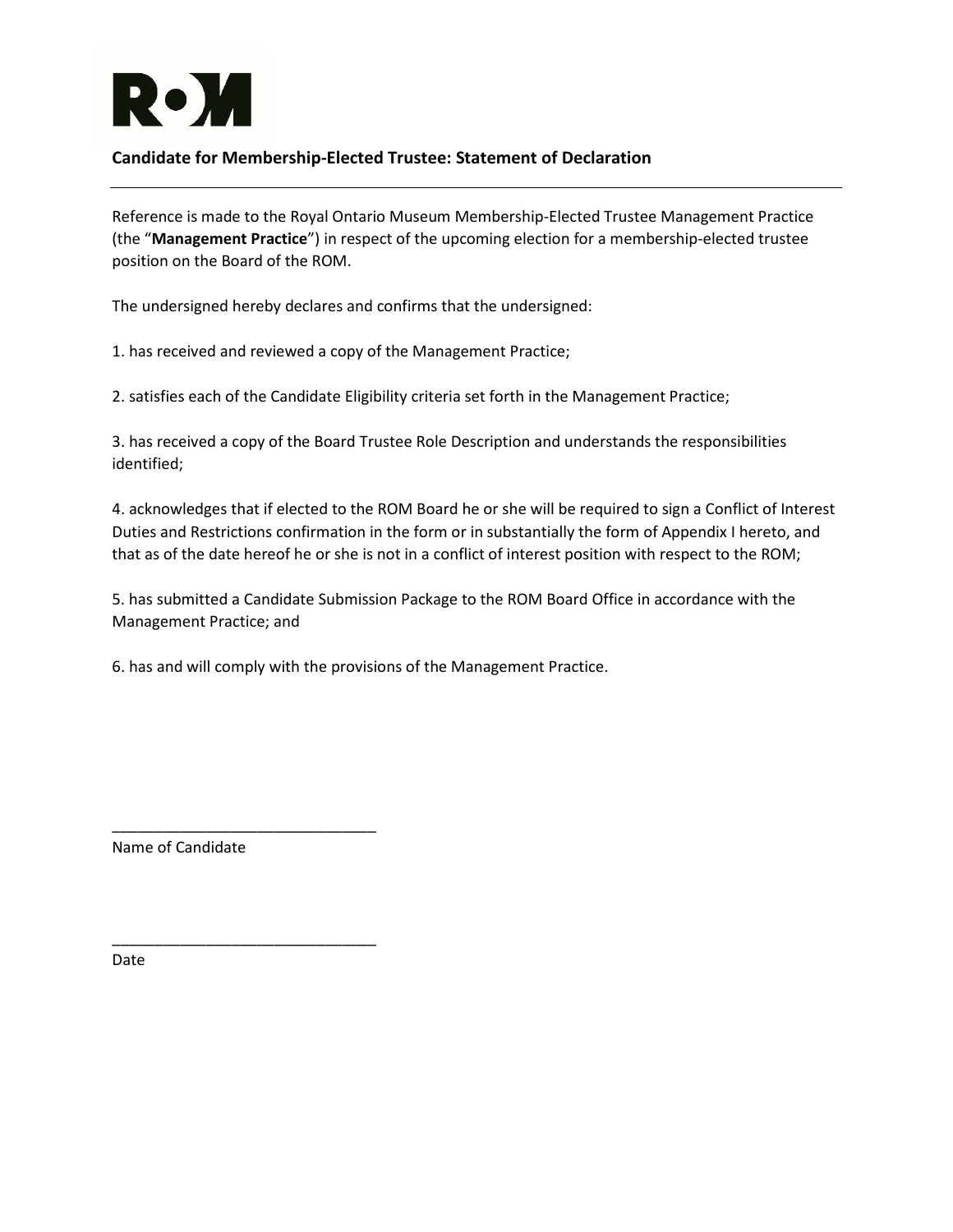### **Appendix I**

# **Conflict of Interest Duties and Restrictions**

When carrying out your duties as a Trustee, you may find yourself in a real or potential conflict of interest (COI). COI includes any situation where a Trustee's private interests may be in conflict with his or her Trustee responsibilities.

COI rules assist Trustees to act appropriately and honourably in all situations, and clarify duties and restrictions for all Trustees. For Trustees working in public bodies, these duties and restrictions are set out in either the rules found within [Ontario Regulation 381/07](https://www.ontario.ca/laws/regulation/070381) under th[e Public Service of Ontario Act,](https://www.ontario.ca/laws/statute/06p35)  [2006](https://www.ontario.ca/laws/statute/06p35) (PSOA) or in th[e COI rules,](https://www.ontario.ca/laws/regulation/070381) if any, approved and publicised by the Conflict of Interest Commissioner (COIC) that specifically apply to our agency.

### **Rules for current Trustees**

COI rules include prohibitions on Trustees from:

- using their position to benefit themselves, their spouse or their children
- accepting gifts
- disclosing or using confidential information
- giving preferential treatment
- hiring or contracting with their spouse, children, parents or siblings
- engaging in outside activities in certain circumstances, including where the outside activity conflicts with their public service duties or if government resources are used
- participating in decision making under certain circumstances

You are required to promptly disclose any actual or potential conflicts to me. As your ethics executive, I may investigate the matter and while doing so will work closely with the Governance Committee. We will provide you with a determination and may give you directions to address a current or potential conflict of interest.

### **Rules for current Trustees regarding matters that might involve the private sector**

If you, in your duties as a Trustee, routinely work on "matters that might involve the private sector" (e.g. privatizations, divestments, public-private partnerships), and have access to confidential information about those matters obtained during the course of your work, you are also obligated to submit a financial declaration to the COIC and to refrain from certain purchases. A financial declaratio[n form](http://www.coicommissioner.gov.on.ca/?cat=191) is available from the Office of the COIC.

### **Rules for former Trustees**

There are also post-service COI restrictions for employees and appointees who leave the public service. All former Trustees are prohibited from disclosing or using confidential information, from seeking preferential treatment and from advising or assisting any person or entity in connection with specified matters. Limitations are also placed on Trustees and certain senior employees in regards to post-service employment and the ability to lobby former ministries/public bodies for a period of 12 months.